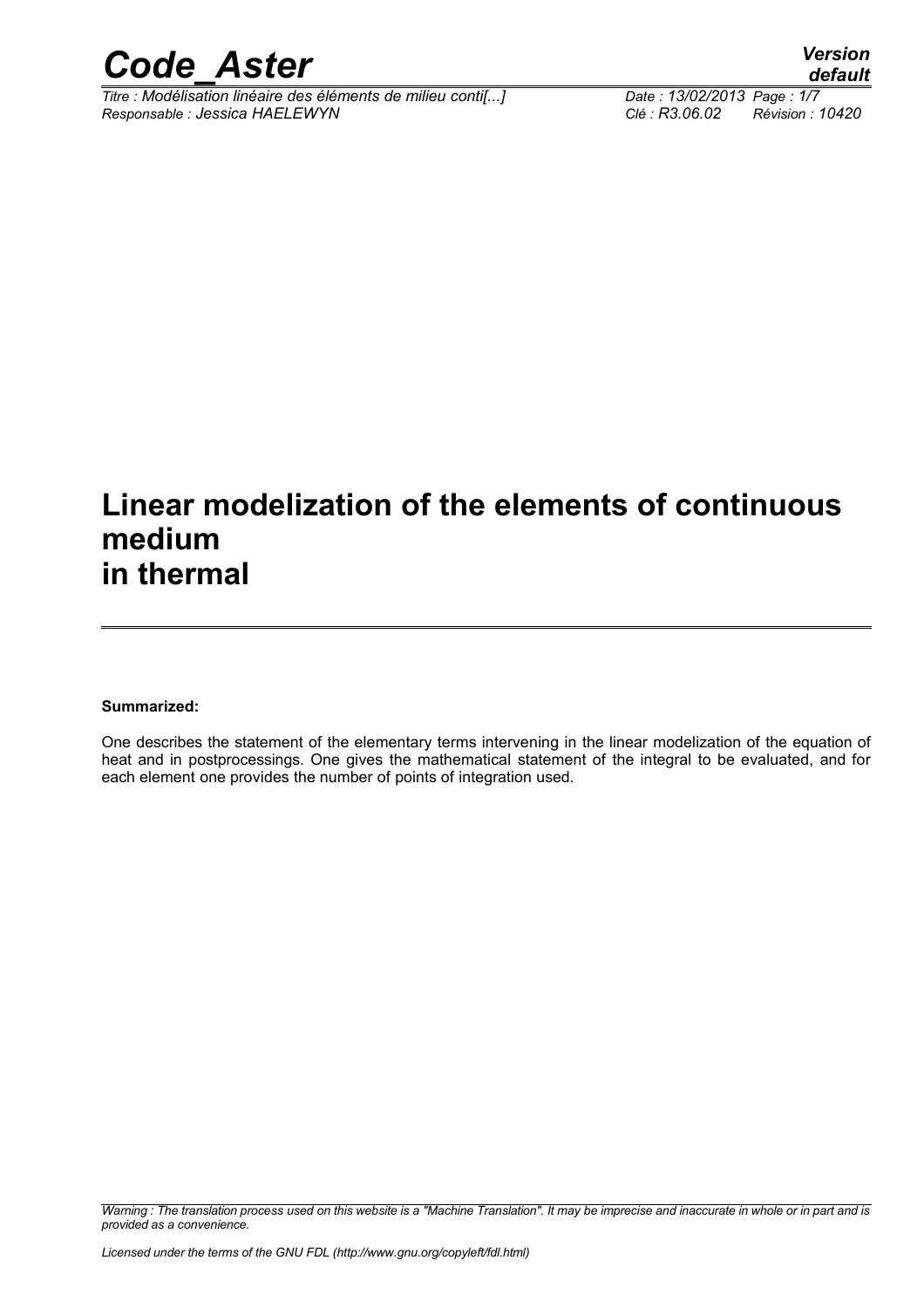*Titre : Modélisation linéaire des éléments de milieu conti[...] Date : 13/02/2014 Date : 13/02/2013 Page : 13/02/2013 Page : Page : 2014 <i>Page : 2014 Page : 2014 Page : 2014 Page : Page : 2014 <i>Page : 20 Responsable : Jessica HAELEWYN Clé : R3.06.02 Révision : 10420*

# **Contents**

| 2.2.4 Stiffness due to the conditions of exchange between parois5     |
|-----------------------------------------------------------------------|
| 2.3 Terms elementary which makes a contribution to the second membre6 |
|                                                                       |
|                                                                       |
|                                                                       |
|                                                                       |
|                                                                       |
|                                                                       |
|                                                                       |

*Warning : The translation process used on this website is a "Machine Translation". It may be imprecise and inaccurate in whole or in part and is provided as a convenience.*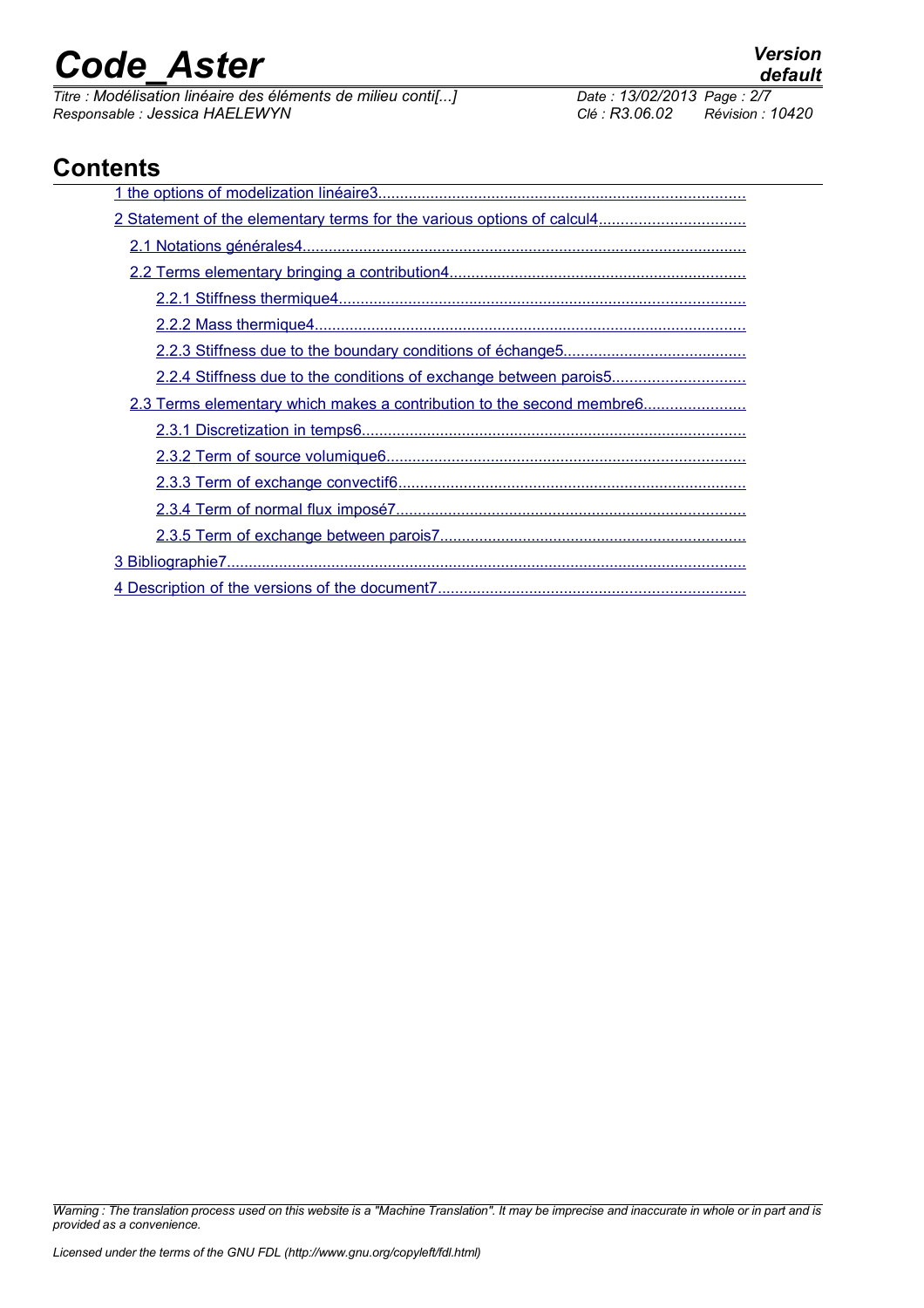*Titre : Modélisation linéaire des éléments de milieu conti[...] Date : 13/02/2013 Page : 3/7 Responsable : Jessica HAELEWYN Clé : R3.06.02 Révision : 10420*

# **1 the options of linear modelization**

<span id="page-2-0"></span>In this document, one consider only the linear modelization of the physical phenomenon of change of the temperature in one continuum. All the coefficients intervening in the equation of heat will be constants or many functions being able to depend on time or space. The boundary conditions could be only linear functions of the temperature.

By default the material is supposed to be isotropic, the Fourier analysis connecting heat flux to the variation in temperature utilizes a scalar coefficient  $\lambda$  thermal conductivity:

$$
q = -\lambda \nabla T
$$

In the general case, unspecified medium, this relation is expressed with a thermal tensor of conductivity. The definite associated matrix being positive, it is always possible to be brought back to a diagonal matrix in the reference associated with the clean directions. The processing of the thermal anisotropy (see [feeding-bottle 1] is thus carried out in *Code\_Aster* by providing the values of thermal conductivity for each principal direction and the clean reference. The evaluating of the elementary terms is carried out then by recovering the various coefficients and while changing reference. Two types of anisotropy are treated in *Code\_Aster* , it acts:

- Cartesian anisotropy where the privileged directions remain fixed in a cartesian coordinate system, the data of the three nautical angles  $\alpha$ ,  $\beta$  and  $\gamma$  makes it possible to pass from the total reference to the principal reference of anisotropy,
- of the cylindrical anisotropy where privileged directions remain fixed in a cylindrical coordinate system, the data of the two nautical angles  $\alpha$  and  $\beta$  defining the direction of the axis and of the three punctual coordinates of this axis allows to pass from the total reference to the principal reference of anisotropy.

The variational formulation of the linear equation of heat (cf [R5.02.01]) led to the evaluating of a certain number of statements in the form of integrals which constitute finally a matric system. The matrix and the second member are built from various bricks: the computation options which gather one or more integrals. The options described here are common to the group of the finite elements isoparametric. Their evaluating depends on the type of element: degree of the shape functions, number and family of points of integration used.

One will be able to refer to the documents [U3.23.01], [U3.23.02] and [U3.24.01] concerning the various modelizations (type of mesh supporting the finite elements).

*Warning : The translation process used on this website is a "Machine Translation". It may be imprecise and inaccurate in whole or in part and is provided as a convenience.*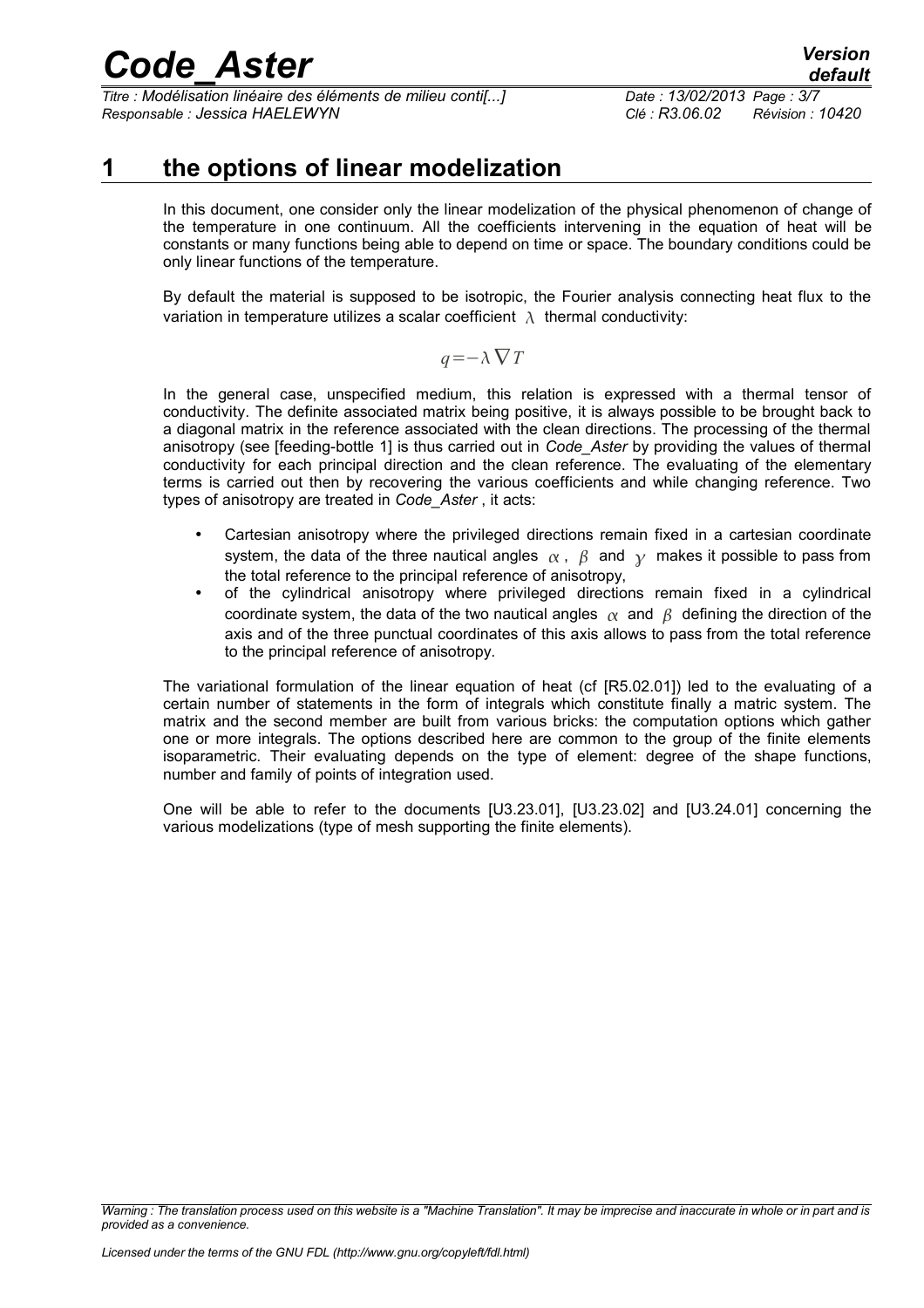*Titre : Modélisation linéaire des éléments de milieu conti[...] Date : 13/02/2013 Page : 4/7 Responsable : Jessica HAELEWYN Clé : R3.06.02 Révision : 10420*

## <span id="page-3-4"></span>**2 Statement of the elementary terms for the various computation options**

#### **2.1 general Notations**

<span id="page-3-3"></span>We indicate by:

| Ω | open of $\mathfrak{R}^3$ or $\mathfrak{R}^2$ border $\Gamma$ , |  |  |  |
|---|----------------------------------------------------------------|--|--|--|
|   |                                                                |  |  |  |

- *t* the variable representing time,
- $\Delta t$ time step used,
- *r* the variable of space.
- *T* the temperature (unknown of the problem),
- $T^n$ *n* the temperature at previous time (known),
- $T^*$ the function test,
- $\rho$  density,

 $C_p$ specific heat with constant pressure,

- $c_n = \rho C_n$ heat capacity with constant pressure per unit of volume,
- <span id="page-3-2"></span> $\theta$  the parameter of  $\theta$  - method for the transitory thermal analysis.

### **2.2 Elementary terms making a thermal**

#### **2.2.1 contribution Stiffness**

<span id="page-3-1"></span>Term utilizing variations in temperatures and the coefficient of conduction *λ* in the case of isotropic mediums (denomination used by analogy at the end of stiffness intervening in the equation of the modelization of the mechanical phenomenon of elasticity). The coefficient *λ* can depend on time.

• mathematical statement:  $\int_{\Omega} \theta \lambda(t) \nabla T \cdot \nabla T^* d \Omega$ ,

when the medium is anisotropic, the evaluating of flux  $\lambda(t)\nabla T$  is carried out in the principal reference of anisotropy after a first change of reference (the thermal tensor of conductivity is diagonal there) then by a change locates opposite, one returns in the total reference,

- denomination of the option in the catalogs: RIGI\_THER,
- many points of integration used: (first family of points of integration cf [R3.01.01]).

| net support | many nodes    | many points |
|-------------|---------------|-------------|
| triangle    |               |             |
|             | 6             | 3           |
| quadrangle  |               |             |
|             | 8 or 9        | 9           |
| tetrahedron |               |             |
|             | 10            | 15          |
| pentahedron | 6             | 6           |
|             | 15            | 21          |
| hexahedron  | 8             | 8           |
|             | 20            | 27          |
|             | 27            | 27          |
|             | Table 2.2.1-1 |             |

#### **2.2.2 Masses thermal**

<span id="page-3-0"></span>Term utilizing the coefficient of heat capacity to constant pressure  $|c|_p = \rho |C|_p$  (denomination used by analogy at the end of mass intervening in the equation of the modelization of the equations of the dynamics). The coefficient  $|C|_p|$  can depend on time.

*Warning : The translation process used on this website is a "Machine Translation". It may be imprecise and inaccurate in whole or in part and is provided as a convenience.*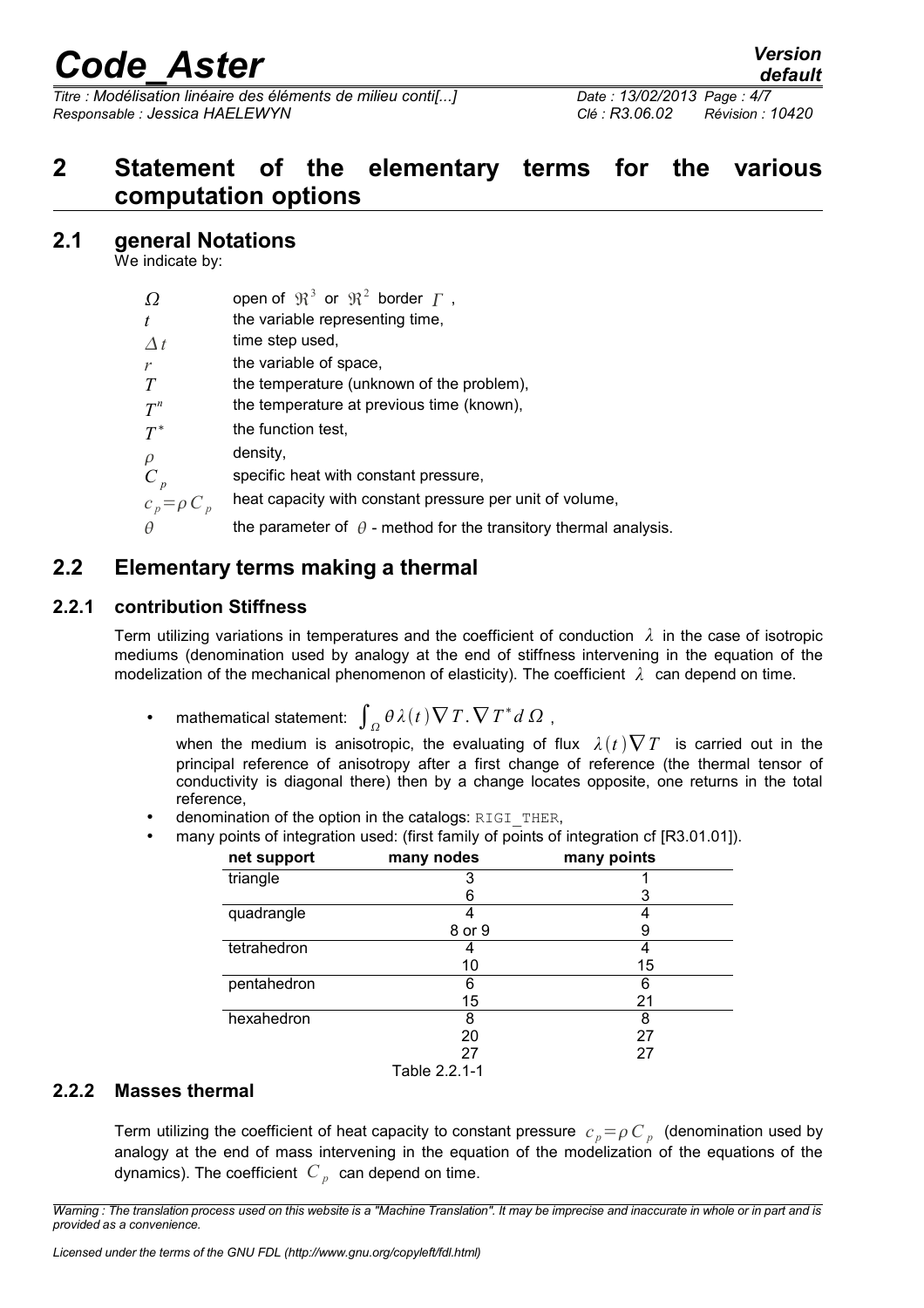*Titre : Modélisation linéaire des éléments de milieu conti[...] Date : 13/02/2013 Page : 5/7 Responsable : Jessica HAELEWYN Clé : R3.06.02 Révision : 10420*

- mathematical statement:  $\int_{\Omega} \frac{1}{\Lambda}$  $\frac{1}{\Delta t} \rho C_p(t) T$ .  $T^* d \Omega$
- denomination of the option in the catalogs: MASS\_THER
- many points of integration used: (second family of points of integration)

| mesh support | many nodes | many points |
|--------------|------------|-------------|
| triangle     | 3          | 3           |
|              | 6          | 6           |
| quadrangle   |            |             |
|              | 8 or 9     | 9           |
| tetrahedron  |            |             |
|              | 10         | 15          |
| pentahedron  | 6          | 6           |
|              | 15         | 21          |
| hexahedron   | 8          | 8           |
|              | 20         | 27          |
|              |            |             |

Table 2.2.2-1

#### **2.2.3 Stiffness due to the boundary conditions of Term**

<span id="page-4-1"></span>exchange utilizing the coefficient of heat exchange *h* having for origin a boundary condition modelling the convective exchanges with edge of the field. The coefficient *h* can depend on time and space.

- mathematical statement:  $\int_{G} \theta h(r, t) T . T^* dG$
- denomination of the option in the catalogs: RIGI\_THER\_COEF\_R or RIGI\_THER\_COEF\_F
- many points of integration used:

| net support | many nodes | many points |
|-------------|------------|-------------|
| segment     |            |             |
|             |            |             |
| triangle    |            |             |
|             |            |             |
| quadrangle  |            |             |
|             | 8 or 9     |             |

Table 2.2.3-1

#### **2.2.4 Stiffness due to the conditions of exchange between walls**

<span id="page-4-0"></span>Term due to the boundary condition of the Neumann type bringing into play two pennies left the border in opposite and utilizing a single coefficient of heat exchange *h*. This kind of boundary condition creates new relations between the degrees of freedom of the border.

In this case, a particular finite element is used whose mesh support is obtained by associating two meshes identical edge or from face, the shape functions used and the points of integration are those of the mesh of departure.

Into three-dimensional, meshes the support of the elements of face are of type TRIA3-TRIA3, QUAD4- QUAD4, TRIA6-TRIA6, QUAD8-QUAD8 or QUAD9-QUAD9.

Into two-dimensional, they are of type SEG2-SEG2 or SEG3-SEG3.

One will be able to refer to [U4.25.02 § 3.1.3] for the description of the algorithm of search of meshes in opposite.

*Warning : The translation process used on this website is a "Machine Translation". It may be imprecise and inaccurate in whole or in part and is provided as a convenience.*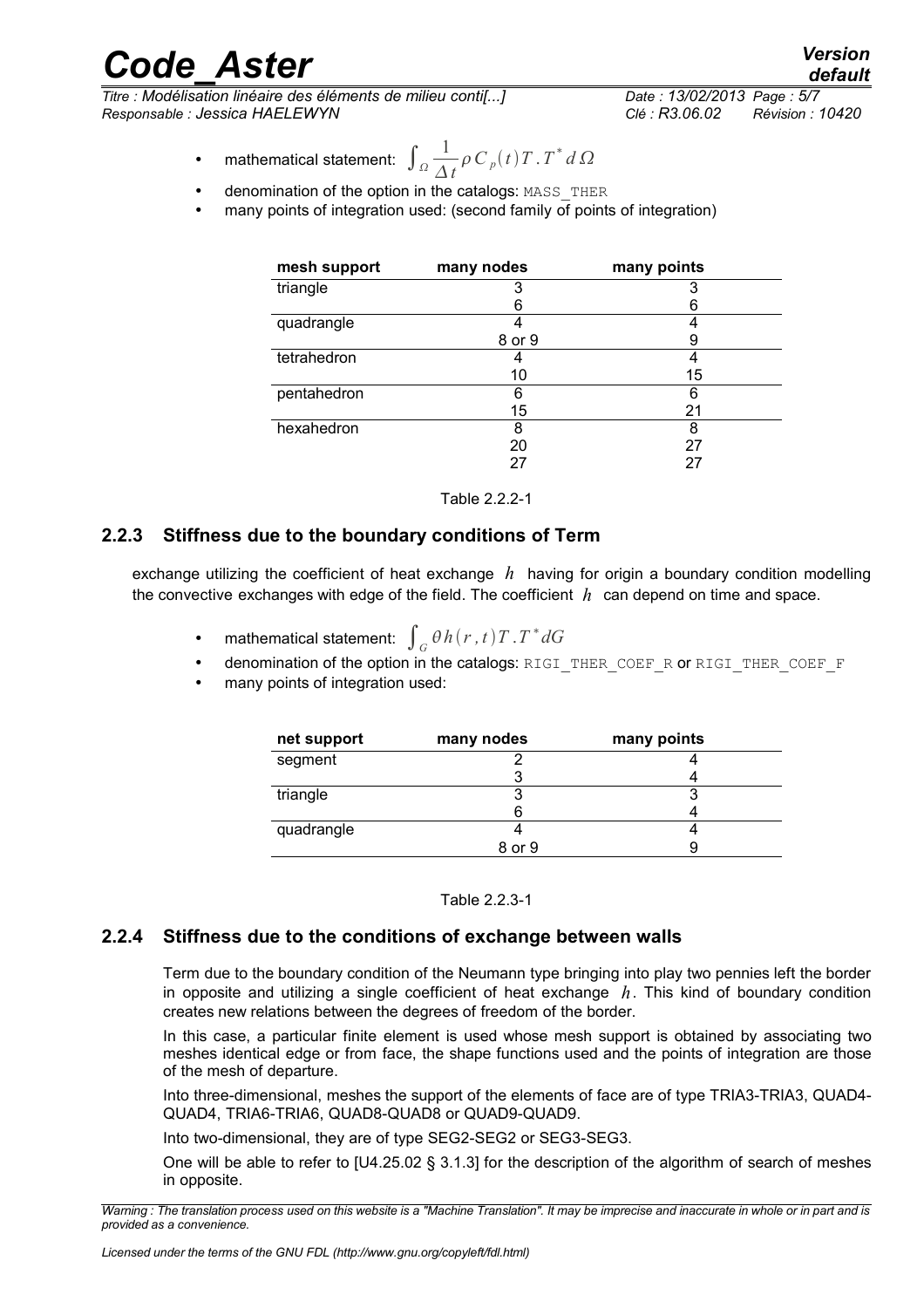# reade Aster<sup> Version</sup>

*Titre : Modélisation linéaire des éléments de milieu conti[...] Date : 13/02/2013 Page : 6/7 Responsable : Jessica HAELEWYN Clé : R3.06.02 Révision : 10420*



• mathematical statement:

$$
\int_{\Gamma_1} (h(r, t + \Delta t) \theta(T_2 - T_1)). \, T^* \, d \Gamma_1 \text{ and } \int_{\Gamma_2} (h(r, t + \Delta t) \theta(T_1 - T_2)). \, T^* \, d \Gamma_2
$$

where  $\left\vert \varGamma_{_{1}}\right\rangle$  and  $\left\vert \varGamma_{_{2}}\right\rangle$  are two pennies left the border in opposite.

- denomination of the option in the catalogs: RIGI\_THER\_PARO\_R or RIGI\_THER\_PARO\_F
- many points of integration used: cf [Table 2.2.3-1].

### <span id="page-5-3"></span>**2.3 Elementary terms making a contribution to the second member**

#### **2.3.1 Discretization in time**

<span id="page-5-2"></span>Term due:

- with the discretization of derivative in time utilizing part of the term of mass with the coefficient of heat capacity  $\rho C_p$ ,
- with the  $\theta$  method utilizing part of the stiffness in the second member with the coefficient of conduction  $\lambda$ .
- mathematical statement in the case of isotropic mediums:  $\int_{\Omega} \frac{1}{\Lambda}$  $\frac{1}{\Delta t} \rho C_p T^n$ .  $T^* d \Omega - \int_{\Omega} (1-q) \lambda \nabla T^n$ .  $\nabla T^* d \Omega$

when the medium is anisotropic, the evaluating of flux  $\lambda(t)\nabla T$  is carried out in the principal reference of anisotropy after a first change of reference (the thermal tensor of conductivity is diagonal there) then by a change locates opposite, one returns in the total reference,

- denomination of the option in the catalogs: CHAR\_THER\_EVOL,
- many points of integration used: cf [Table 2.2.2-1].

#### **2.3.2 Term of Term**

<span id="page-5-1"></span>volumic source due to the volumic source of heat.

- mathematical statement:  $\int_{\Omega} (\theta s(r, t + \Delta t) + (1-q)s(r, t)).T^* d\Omega$ ,
- denomination of the option in the catalogs: CHAR\_THER\_SOUR\_R or CHAR\_THER\_SOUR\_F,
- many points of integration used: cf [Table 2.2.1-1].

#### **2.3.3 Term of Term**

<span id="page-5-0"></span>convective exchange due to the boundary condition of convective exchange utilizing the coefficient of heat exchange  $h$  and the temperature of the "external" medium  $T_{av}$ .

*Warning : The translation process used on this website is a "Machine Translation". It may be imprecise and inaccurate in whole or in part and is provided as a convenience.*